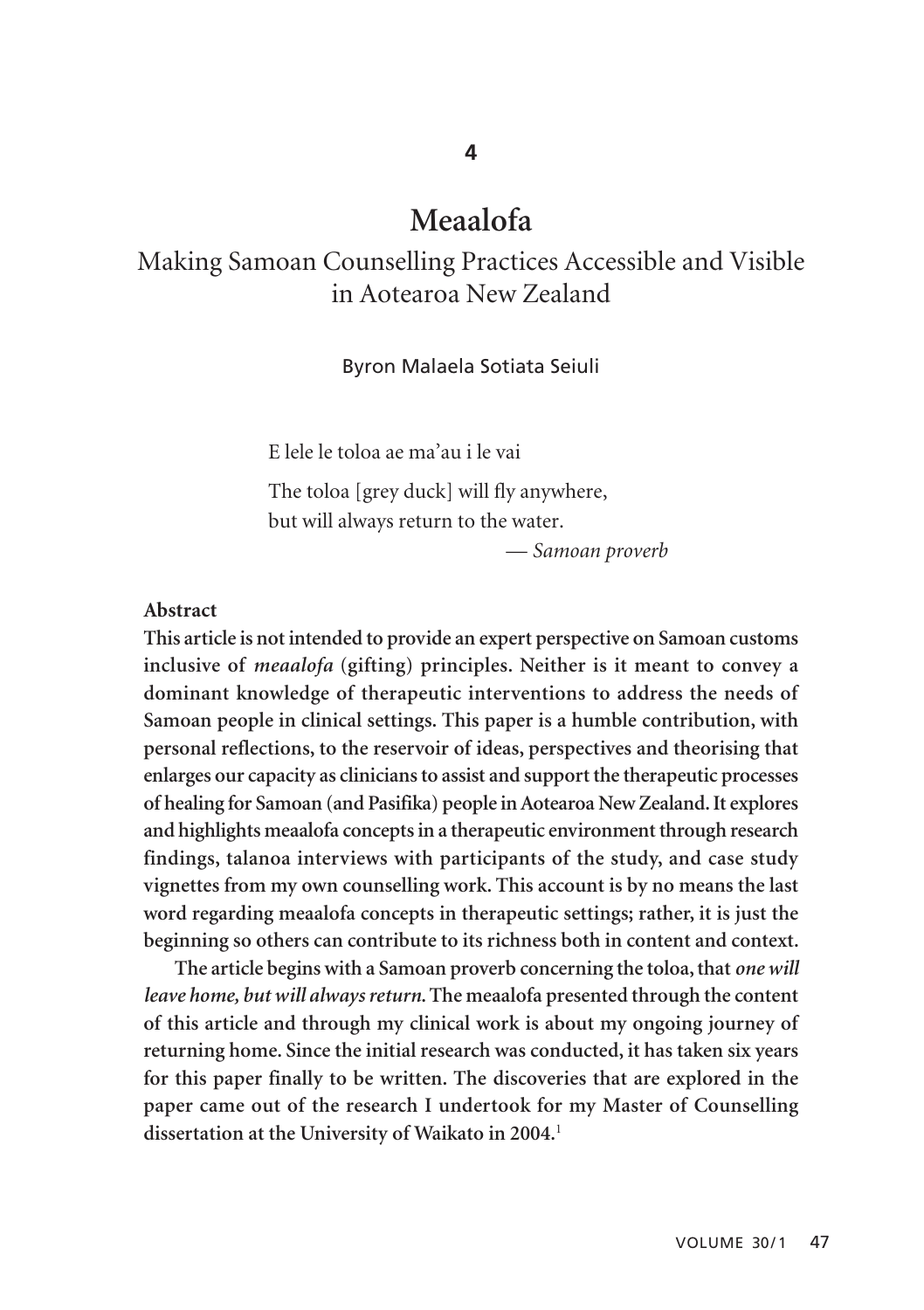This paper was conceptualised on the premise that as Samoan counsellors, we are involved in an important cultural process called *meaalofa*. Meaalofa is a Samoan term that makes reference to a gift or the principles of gifting. Meaalofa literally means "a thing of love." In my original thesis (Seiuli, 2004) I broaden this Samoan concept to encompass deeper meanings and constructs validated by processes found in the practices of meaalofa such as "love offering, a valued treasure, a legacy, a heritage, a calling, or an object of adornment" (p. 6). For the purpose of this article, meaalofa will be assumed to mean *the gift of counselling*.

For Samoans, like many other Pasifika groups, the giving and receiving of meaalofa in various forms and representations signifies acts of appreciation; promotes the reciprocal processes of respect; embodies the concept of honouring; conveys messages of love, appreciation and sympathy; provides affirmation for special relational bonds; ushers forth sentiments of gratitude and acknowledgement, and much more. Therefore, meaalofa is not only seen and experienced by Samoan people as an integral part of Samoan life, customs, and core beliefs—otherwise referred to as *fa'aSamoa* but it also serves as a foundational component in the make-up of the Samoan person (Seiuli, 2004; Turner-Tupou, 2007).

Moreover, meaalofa is an interpersonal and relational practice of handing a gift from one person to another, which provides a connecting point between the giver and the receiver. This gifting process is seen by Samoan people as the "physical embodiment of the giver's feelings towards the receiver" (Sio, 2006). That is to say, through the physical (visible) act of gifting, the sometimes invisible (yet evident) attributes of human emotions, psychological capacity and reasoning, social and relational community, and the spiritual make-up of the two parties are connected through the meaalofa exchange.

From a counselling perspective, I want to suggest that the meaalofa concept occurs when Samoan clinicians engage in the provision of counselling help and support for their clients. The meaalofa process is even more significant when the recipient of the gift is a person of Samoan ethnicity. As practitioners engage in the work of therapy, they are actively involved in the process of handing over the meaalofa (gift of counselling) to their clients. Meaalofa is therefore a unique and useful therapeutic concept that invites the interweaving of the person's physical, emotional, psychological, familial, and spiritual attributes in the act of *alofa* (love) embodied in the gift of counselling. Meaalofa encompasses the totality of the Samoan self, and becomes an important, culturally sensitive way to understand and relate to Samoan people. Within a therapeutic environment, it promotes a holistic approach to healthcare for all people.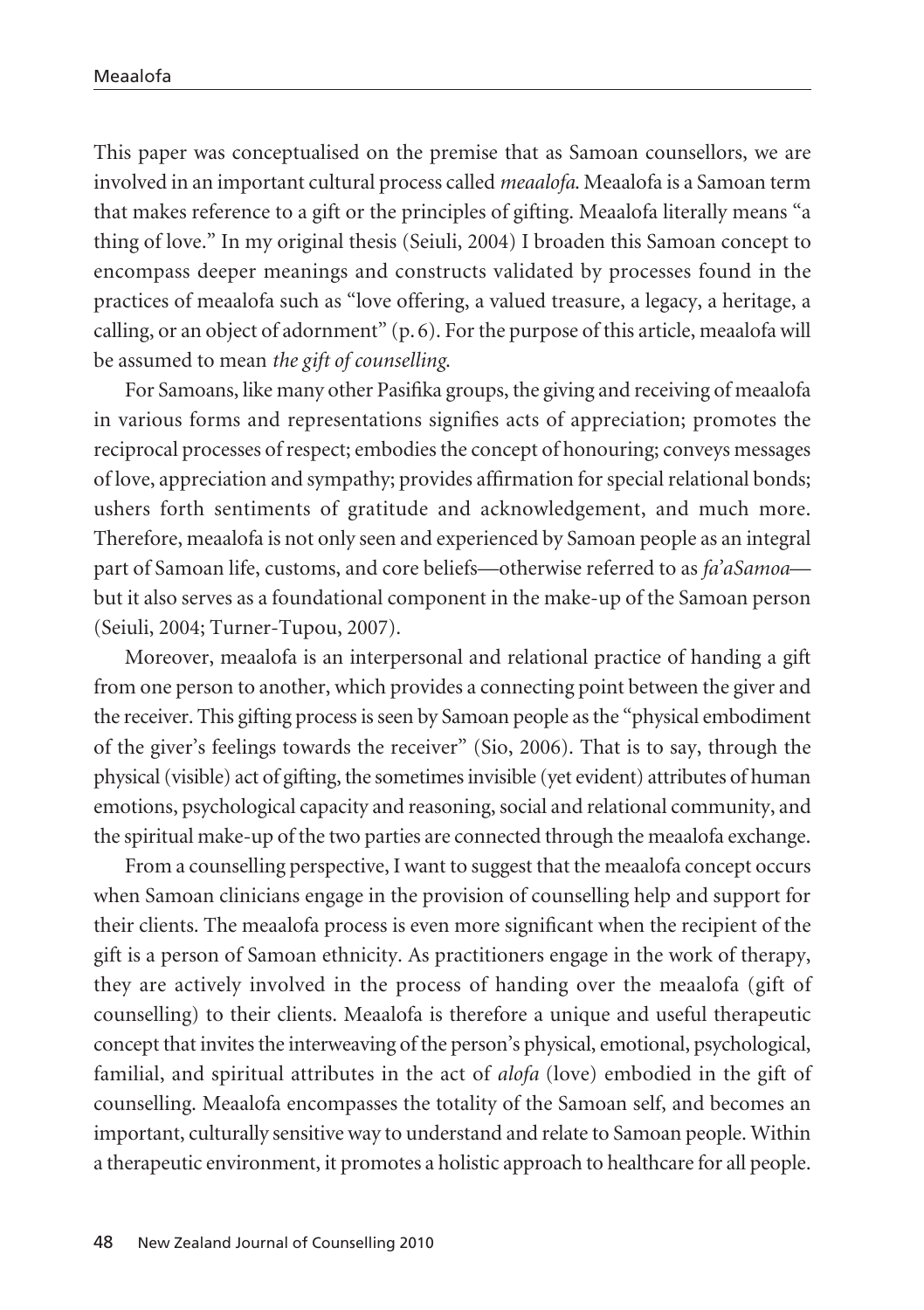#### **Intergenerational connections**

The Samoan worldview of intergenerational continuity over time and space as expressed by Anae (1995, 1999) and supported by Webber-Dreadon (1999) affirmed my own experiences and discoveries about meaalofa as a therapeutic concept. Upon reflection on my *malaga* (journey) to arrive at where I am today in clinical counselling practice, pastoral work, and mentoring, it has become clear to me that my desire to be a helper is reflective of the meaalofa I have received through the encouragement and support of many forerunners before me. In her keynote address at the Pacific Vision Conference, Anae (1999) emphasised the importance of ancestry connections when she said, "we are carrying out the genealogies of our ancestors … [and] … we are merely continuing the voyage of our ancestors over time and space" (p. 1). I am convinced that this ancestral connection in some way also spurred me onwards, and eventually toward professional training in counselling. This connection sowed generational seeds that have taken the form of meaalofa, and counselling is the arena where it can be handed over on a regular basis. There are many people and experiences that have encouraged me along my professional path, and I want to highlight two significant occasions to illustrate the intergenerational connection that meaalofa has gifted me and its connections to my pursuit of counselling training.

The first memory of the meaalofa's presence in my life happened when I was about five years old, living in my home village of Malie. Our village is located on the northwest of Upolu, Samoa. The memories are associated with the life and passing of one of my grandmothers we called Tinä (mother). Her life is foundational to my journey as a counsellor and the meaalofa that was passed on to me. She cared for my siblings and me while our parents worked in paid employment. She was my safe refuge in times of trouble and her caring arms wrapped around me and kept me safe from harm, both real and perceived. My grandmother's name was Uputäua. In English, *upu* means "word" or "a saying," and *täua* refers to something sacred or important. Uputäua can be translated as "words of wisdom" and/or "sacred conversations." I always felt very secure when Tinä was present to watch over me. When she passed away in 1975, even at my young age I was left with many unanswered questions, such as who would be my security and refuge now that she was gone, or who did I have to support me when trouble was near? As a youngster, my secure world was beginning to crumble and I needed someone like her that I could trust to be there to hold things together.

In her research on indigenous approaches to supervision, Webber-Dreadon (1999) concludes that our work reflects the "gifts handed down by our tïpuna [ancestors]"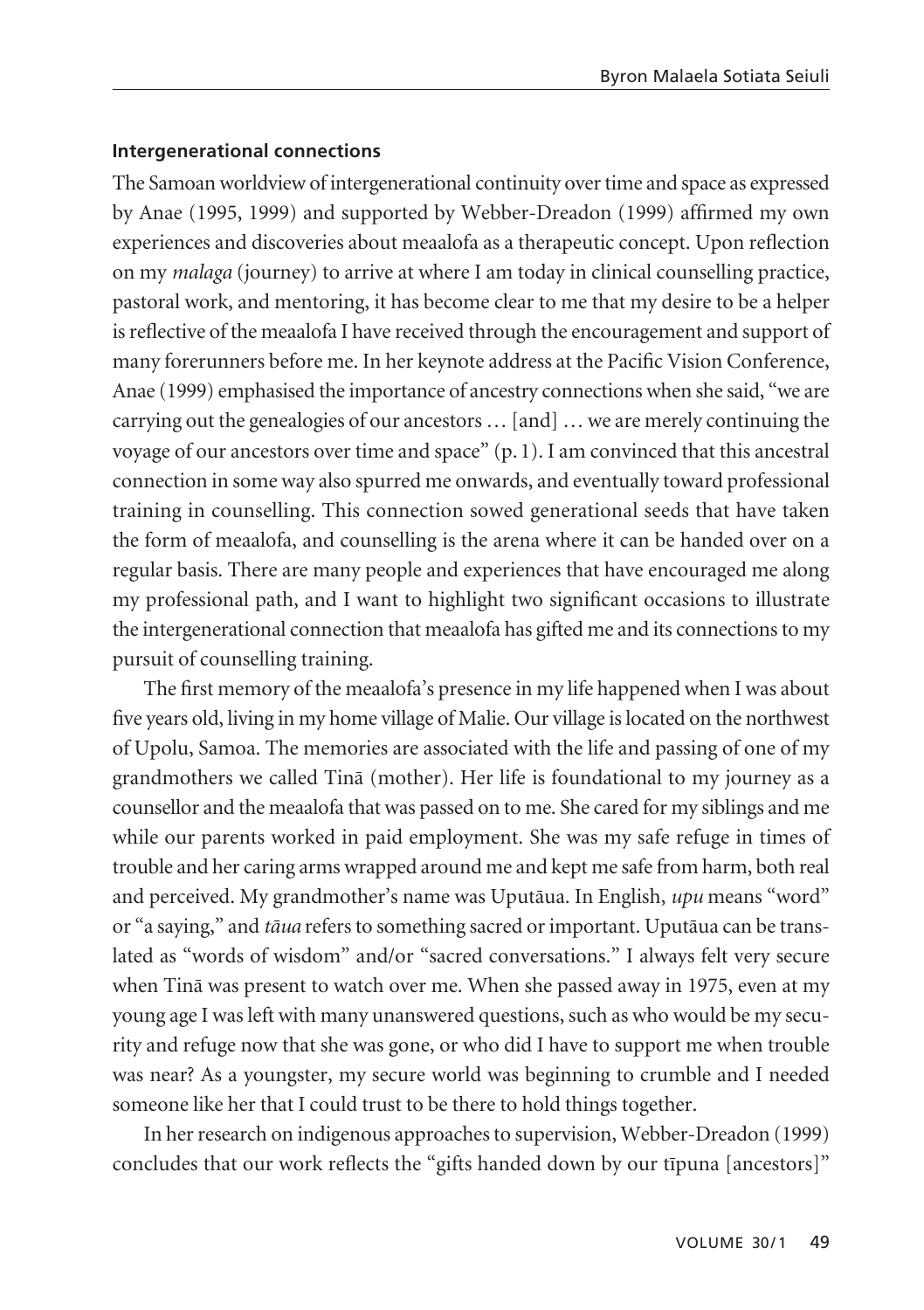(p. 8). This gift was passed down as a living legacy that solidifies, supports, and knits us together through time and space. This is significant in my clinical work especially when I find myself in the privileged position of engaging in "sacred conversations," or actively participating in "wise [collaborative] counselling" with people who seek my support. What a privileged and humbling position to be in! Like my grandmother Tinä, we are sometimes called to be co-holders (even for a brief moment) of our clients' crumbling and insecure worlds. Therefore, as carriers of the meaalofa—whether we realise it or not—we become secure refuges for and with our clients throughout the therapeutic process. The handing-over process allows the meaalofa to serve and help people over and over.

The second influential event that spurred me even more toward counselling training came in the form of a family tragedy toward the end of 1998. My wife and I and our two daughters were living in South Auckland due to our involvement in pastoral ministry in Manurewa. I received a phone call from my father concerning one of my younger brothers, who had been involved in a car accident and died shortly after at Moto'otua Hospital in Samoa. I remember experiencing feelings of numbness and disbelief that immediately enveloped my mind, my emotions, and my physical being. When I received the news of my brother's tragic death, it all seemed like a bad dream that I would soon awaken from. Although I regularly get informed about deaths and losses, especially in my role as a pastor, it was a difficult emotional and physical task to accept the personal loss of my younger brother. I also recall struggling to make sense of the emotional, physical, psychological, and spiritual turmoil that I experienced through this tragedy. As I worked through the process of grief and loss, it strengthened my desire to become professionally trained as a counsellor, so I could make sense of my own loss better, and would be able to help others understand and work through their own grief processes. The two significant situations I have highlighted are a reflection of the intergenerational legacy the meaalofa carries. As a recipient of the meaalofa gift, I have the responsibility to hand it over, especially in the way I engage in counselling work with Samoan and Pasifika clients, as well as taking the opportunity to honour the gift through undertaking professional training.

#### **Meaalofa research**

Ongoing interest in meaalofa led me to undertake research, and to discuss the concept with my supervisors and with three Samoan counsellors who agreed to participate in my project. In our conversations, we discovered that meaalofa was evidently present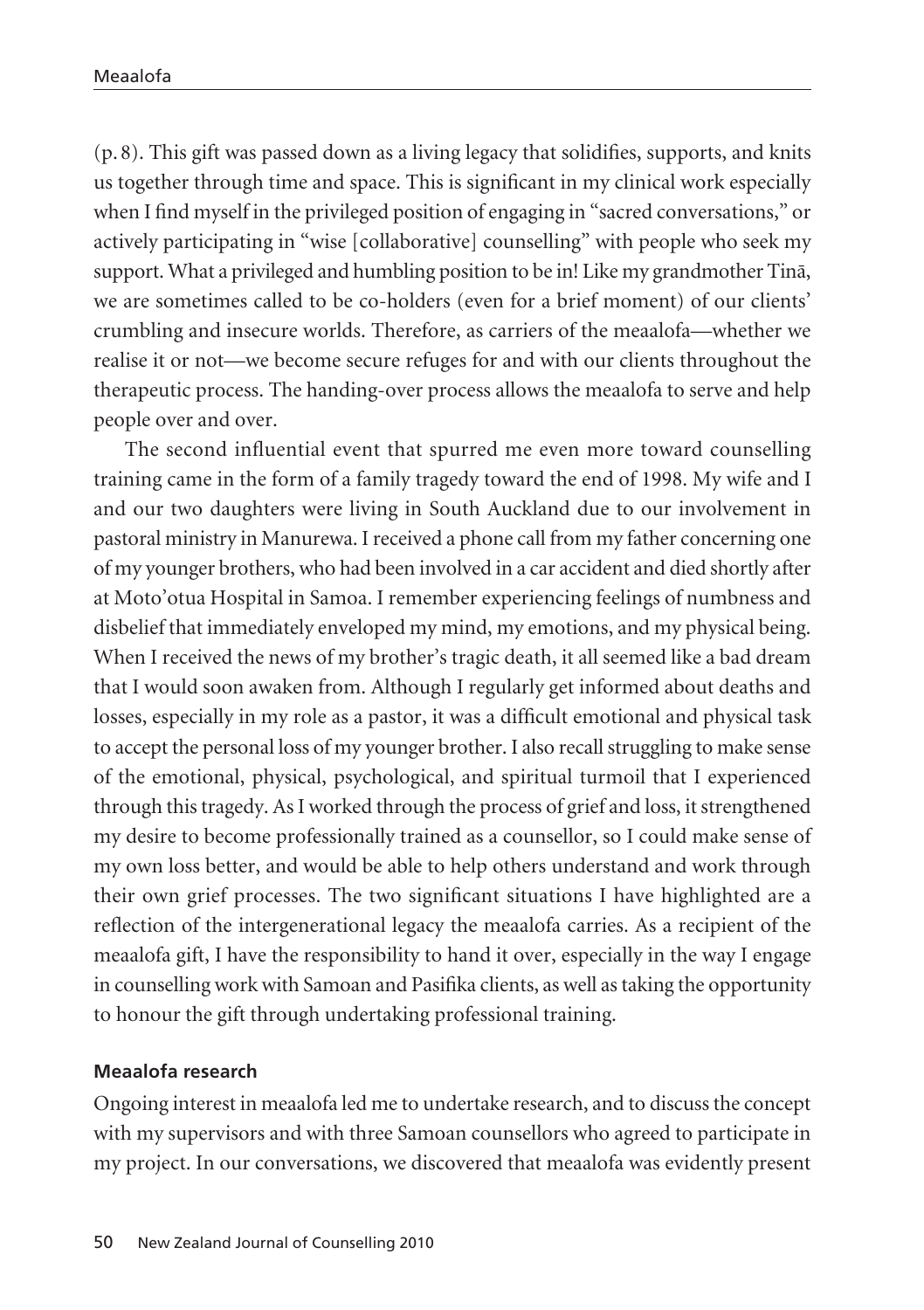in their lives and their counselling practices. This discovery excited us as Samoan clinicians because we found a Samoan concept that was rooted in our histories, traditions, and the fa'aSamoa. Furthermore, the meaalofa concept enabled us as counsellors to give meaning to and make sense of our clinical work. Meaalofa also provided a pathway that highlighted our own malaga to become practitioners in the counselling field.

## **Meaalofa processes**

Meaalofa-based processes occur when I support clients through counselling. The counselling engagement activates the meaalofa processes, such as "sensitivity to the client's holistic needs," both evident and sacred (unspoken); paying attention to the *va fealoa'i* (the sacred space between); having "genuine respect and unconditional positive regard" (cf. Rogers, 1961; Shaffer, 1978) for the client; attending to "cultural and spiritual needs" of the client, and "working collaboratively" to journey with clients through the life challenges they are experiencing. Through the therapeutic engagement, we work collaboratively to explore pathways that will encourage healing, restoration, and resolution for clients. These acts of alofa, as integral components of the meaalofa, provide opportunities for the gift of counselling to be practised and passed on from counsellor to client.

Continuity is another key feature in understanding meaalofa. The handing-over process, as highlighted earlier, is significant in the therapeutic environment as it allows the meaalofa to continue to be passed on to future generations. This is a unique and vital aspect of the gift as an intercultural and intergenerational concept. Meaalofa is a gift to be shared. In my conversations with participants in this study, they emphasised that meaalofa is a universal gift that needs to be passed on. Meaalofa cannot be kept for oneself or one's own *aiga* (family). Through the therapeutic process, meaalofa is handed on from a counsellor to a client, from one cultural group to another, and from one generation to the next. Indeed, the continuity process of meaalofa may provide opportunities for more Samoans, and other Pasifika people, to be inspired to pursue professional clinical training in counselling.

#### **Meaalofa case study: Sale and Susana's story**

Sale and Susana (pseudonyms) were referred to me via the Family Court for counselling mediation to address issues around family violence and care and protection concerns. In accordance with the standard agreement for court-related work, we had six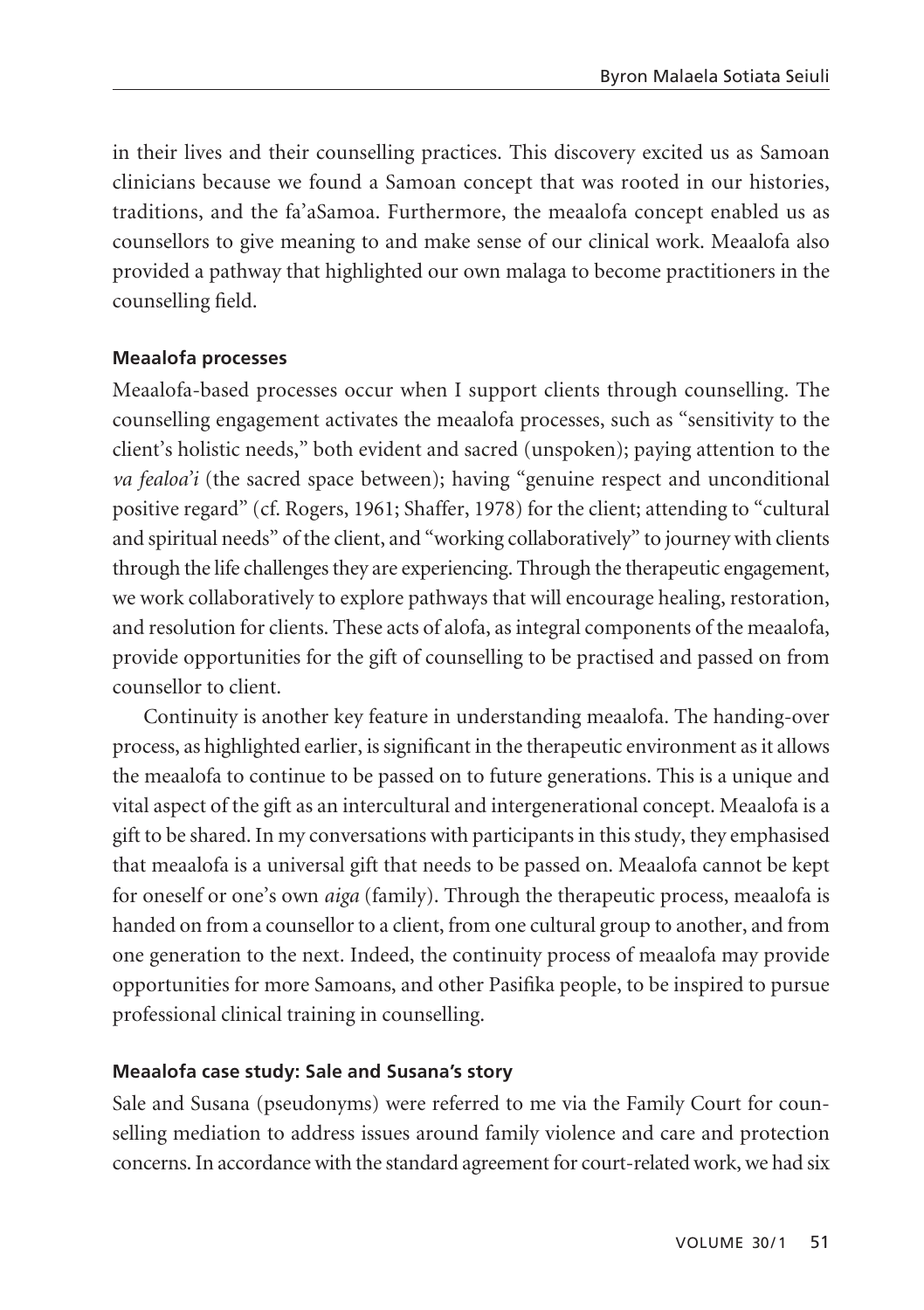one-hour sessions to resolve the dispute and address any issues brought into the sessions by either party. Prior to being referred to me, Susana had gone to a local agency that specifically helps women, in order to seek help for herself and her family. For some reason, the person at the agency who interviewed her took Susana to a lawyer and had her sign an affidavit, applying for a Protection Order, a Parenting Order, and an Order for Removal of Assets from her and her partner's property. This was done without any consultation with Samoan or Pasifika agencies. Without understanding the full ramifications of what she was signing, Susana reported when I interviewed her that "I just did what the lady told me to do. I didn't realise that I was signing that my husband was not allowed to see me or the kids. This wasn't what I went there for. I wanted some help so we could sort things out at home." The person who took Susana to the lawyer was not of Samoan or Pasifika ethnicity, and Susana's command of English was very basic, while her husband only spoke a little English. They had not been in New Zealand very long and their children did most of the translating from English to Samoan so they could understand.

When Susana came to see me, she was relieved to see a Samoan person who spoke the language, so we talked in Samoan for the whole session. Our first session together focused specifically on making a cultural connection that included explorations of our family names; our village affiliations; the purpose of our journey to New Zealand and the length of time here; the dreams and aspirations we held for our families, partners and children, and our community connection here in New Zealand. These were significant steps of the meaalofa that aided in the building of trust and rapport with Susana, especially because of her initial experience with the agency that she had encountered prior to being referred to me. Because of the sensitive nature of Susana's family situation, which could be embarrassing and shameful, I left it to her to bring up the subject when she was ready. As the counsellor (and a male), I was fully aware of the position of power evident in the counselling relationship. Therefore, it was necessary for her to be given respect and honour to approach the subject of her family situation when she was ready, which she did before the end of our first session.

In the second session, Sale entered the counselling arena with me. Under the Family Court procedures, the first two sessions are to be individually attended by each party. The reasoning behind this is to give both parties equal opportunity to present their side of the situation without the other party being in the room. Like Susana, Sale was also relieved to be working with a Samoan counsellor. He reasoned that as the counsellor, I could help him understand the procedures expected by the court and what he could and could not do. This was his first experience with "this type of thing."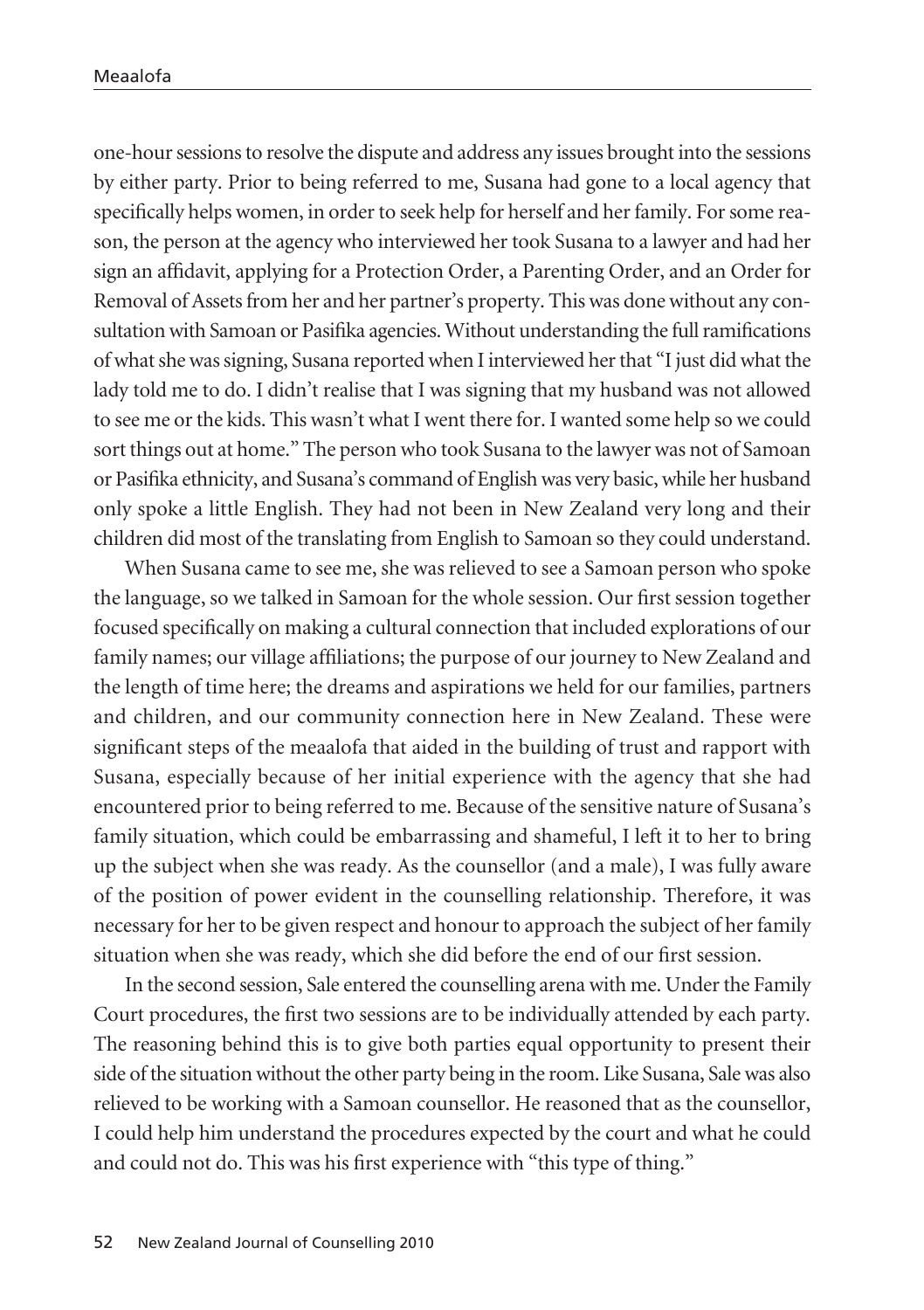At the start of our session, he asked if we could pray together for his family, as he missed his wife and his children. We opened our session with a prayer for his family, for him, and for me as the counsellor. This was followed by our discussion of the Family Court processes and what the affidavit meant with regard to the orders that were attached to it. With a clearer understanding of the court processes, Sale was able to comprehend the work that he, his wife, and his family needed to do before coming back together again. In our later sessions, Sale admitted that he needed to take more responsibility for his actions in order to be more supportive of his wife and kids. He also realised that raising a family in New Zealand is not the same as back in Samoa.

As the work progressed with Sale and Susana, through their lawyers I advocated for the importance of working through the issues together as a couple. The protection order, however, prohibited them from being in the same place together. As a result of my insistence on cultural sensitivity and working effectively to serve the needs of this Samoan family, we were able to relax the protection order, and put guidelines in place so that we could monitor their progress and when Sale had contact time with his children. Even after the court sessions were completed and they were reunited as a family, Sale and Susana continued to see me for monitoring once a month. In one of our final sessions together, Sale commented on the importance of the counselling meaalofa by saying, "I want our children to learn the lessons that we have learned the hard way. I want them to have someone like you to talk to before they get into trouble and lose what is precious to them … our family."

#### **Influences on the research**

The research methods applied in this study were influenced by three main factors. First, there was the research question, which asked: Can Samoan counsellors identify themselves and their counselling work through this cultural process called meaalofa?

The second factor derived from my theoretical desire to weave Pacific ways of researching together with elements of a constructionist approach—in particular, questions that explored how Western counselling theories and modalities can be connected to, and woven together with, meaalofa ideas within the counselling environment.

Third, what influences (if any) does fa'aSamoa bring to the work of Samoan counsellors with clients, such as the implications of keeping and maintaining the *va* (the sacred space) between male and female, between parent and child, between Samoans and non-Samoans? How do *fa'aaloalo* (respect and politeness), *agaga feasoasoani* (goodwill or willingness to give help) and *alofa* (sense of charity/love)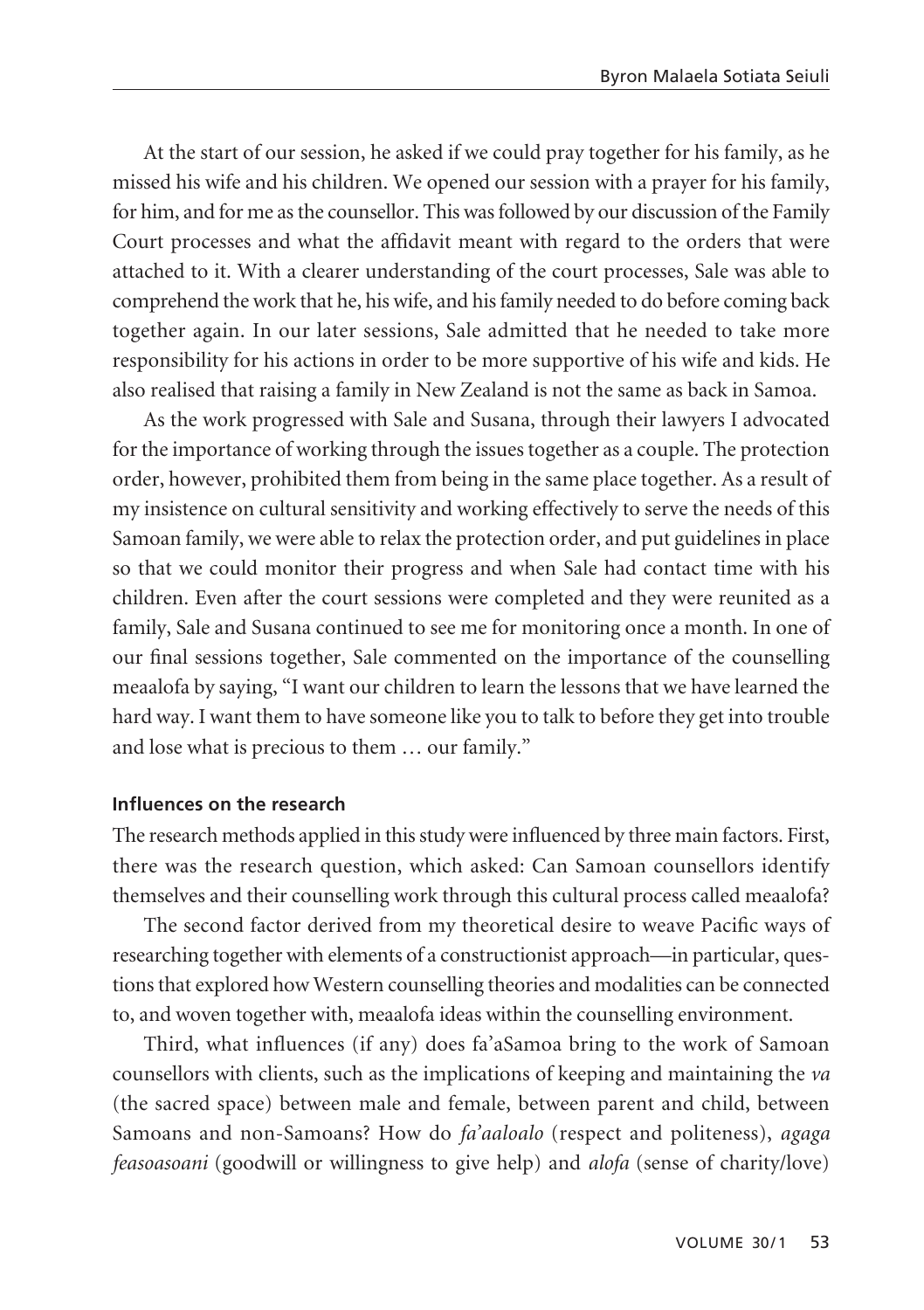(Mulitalo-Lautä, 2000) contribute to the overall make-up of the therapeutic work by Samoan counsellors? How are these different from or similar to the understandings that guide the practices of non-Samoan counsellors?

#### **Selecting participants**

The following criteria served as guidelines for selecting participants for the study. Only counsellors of Samoan ethnicity were invited to be part of the research group. The selection process also took into account their accessibility to be interviewed, whether they were regularly counselling clients, had had some formal counselling training, and were currently affiliated with a professional governing body such as the New Zealand Association of Counsellors (NZAC), New Zealand Association of Social Workers (NZASW), New Zealand Christian Counsellors Association (NZCCA), or were working under a professional code of practice provided by an employer. Because of the depth and nature of qualitative interviews, participants were limited to three or four at the most.

In the end, three Samoan counsellors were interviewed, one male and two females. Due to the absence of Samoan counsellors in Hamilton who met the criteria of the study, all three participants were based in Auckland. The first counsellor participant was involved full-time in a counselling role with a not-for-profit social service agency. The second participant worked half-time as a counsellor and the other half as a social worker for a social service agency. The third participant was involved in counselling work for the majority of his time. He was also involved in other support roles within the community that complemented his counselling role, such as being a Justice of the Peace and doing advocacy work.

All three participants were born in Samoa and spoke Samoan fluently. They were all very familiar with fa'aSamoa and its associated cultural protocols in the lives of the Samoan clients they worked with. They had all received counselling training in New Zealand, which they incorporated with their knowledge and understanding of fa'aSamoa in their counselling work, especially with Samoan clients. The counselling participants agreed to be given pseudonyms (Tavita, Maria, and Elisapeta) in the research report to protect their privacy.

#### **The talanoa interviewing method**

The interviews with the participants utilised *talanoa*, which is a Pacific-style dialogue process. The participants involved in a talanoa set the parameters for their discussions,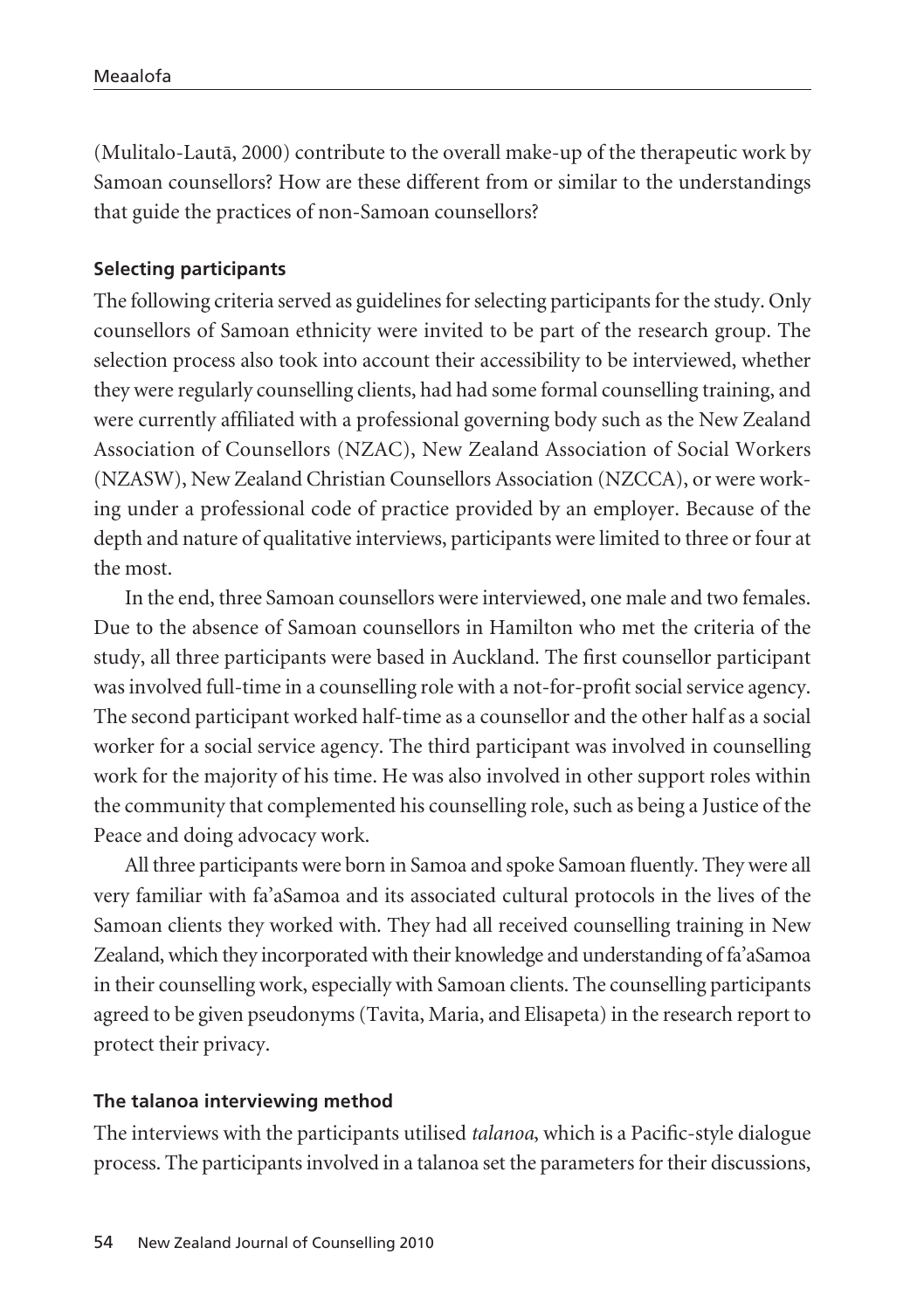which value inclusion, reconciliation, and mutual respect. Talanoa provides space for participants to speak from the heart and mind (Halapua, 2000) with respect to any issue in question. Although talanoa dialogue is generally held within group settings, this research engaged participants in individual conversational interviews utilising a talanoa format. This was done deliberately to provide participants with a private space to speak about their individual journeys and their own counselling practices in the context of a familiar Pasifika concept.

For this study, the talanoa provided participants with the respectful space to share their personal and professional perspectives on predetermined questions related to counselling and the meaalofa concept. In the talanoa interviews, they were invited to explore and discuss their counselling journeys and practices, particularly with Samoan clients. The talanoa interviews also provided a forum where the participants reflected, explored, and celebrated their stories as Samoan counsellors in New Zealand. Although the processes of talanoa are premised on having no agenda, guiding questions were provided to ensure that the outcomes of the conversations captured the essence of what the participants offered in their counselling work. The talanoa began by using the Samoan language with appropriate greetings and gestures of *fa'aaloalo* (respect), *aganu'u* (cultural sensitivity), and *tatalo* (prayer), as agreed to by both parties. The interview with one of the counsellors, Tavita, provides an illustration of the important Samoan cultural protocols involved in welcoming a client.

Researcher: *Talofa lava i lau afioga.*

Tavita: *Talofa lava.*

- Researcher: *I le ava ma le fa'aaloalo lava, 'oute fia momoli atu ai se fa'afetai tele lava i lau afioga, i lau tali mai i lenei valaau. E vi'ia le Atua ona ua e maua le soifua malosi ua mafai ai ona ta feiloa'i, e ta te talatalanoa i 'autü o l nei matä'upu.*  (In humbleness and humility, I would like to express my gratitude to you, sir, for accepting my invitation to be part of this research. I want to praise God for giving you health and wellness enabling us to meet and share together according to the research project as I have requested.)
- Tavita: *Faafetai lava i lau susuga. Fa'afetai lava mo upu matagofie. E fiafia lava lo'u nei tagata ua tu'uina mai se avanoa täte talatalanoa ai foi i le matä'upu ua e su'esu'eina nei. Ia talosia 'ina ia fa'aogäina lenei taumafai e manuia ai o tätou tagata.*

(Thank you. Thank you for those kind words. I am pleased to be given the opportunity to share thoughts with you on the important topic you are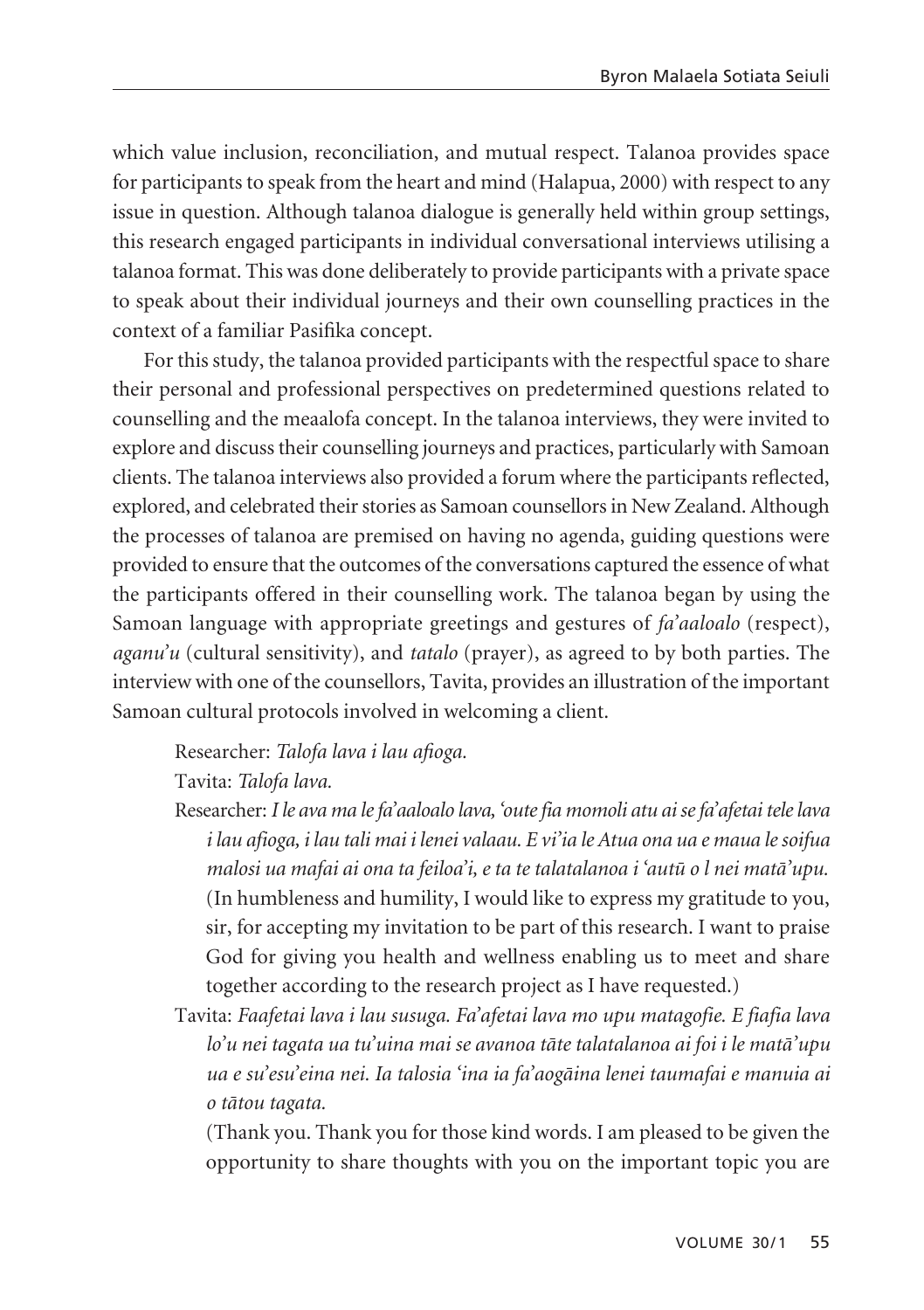researching. I do hope that our sharing will be beneficial to the well-being of our people.)

This type of reciprocal conversation about honour and deference continued between the participant and me before entering into the main talanoa interview format. The talanoa also started and concluded with a prayer.

#### **Some key findings**

#### *Personal experience as a catalyst*

This study identified a number of similar pathways traversed by the participants that led them to become professionally trained in counselling. Participants revealed similar experiences to my own, which led them to counselling training—that is, through personally distressing experiences, they began to ask questions about how they could help others in comparable situations. Similar to my own emotional struggle with the death of my younger brother, one participant (Maria) spoke about her marriage break-up as the catalyst for choosing counselling as a career option. She said:

*What led me to that place [thinking about counselling training] was because something happened in my own marriage … that's when I really cried out to God and asked Him, "Show me the way and show me what to do now." It was a difficult period of pain and grief.*

As she engaged in therapy to address her pain and grief with her counsellor, she experienced the value of counselling, and the support structures offered through counselling, as a way of helping people like her to cope and to work through the emotional, physical, psychological, and spiritual pain experienced in a relationship break-up.

Another participant (Tavita) spoke about his distressing experience that came about with the death of his father. He reported that the absence of someone of the same cultural background who could help him understand his grief and pain opened the door to consider becoming a trained counsellor. He saw that becoming a counsellor provided opportunities to hand over the meaalofa of counselling help that enabled bereaved people like himself to give meaning to and make sense of their loss, grief, and pain. He said:

*It all started in Samoa when my father passed away. I was fifteen years old at the time. When I came home and saw my mother crying and in deep distress, I asked*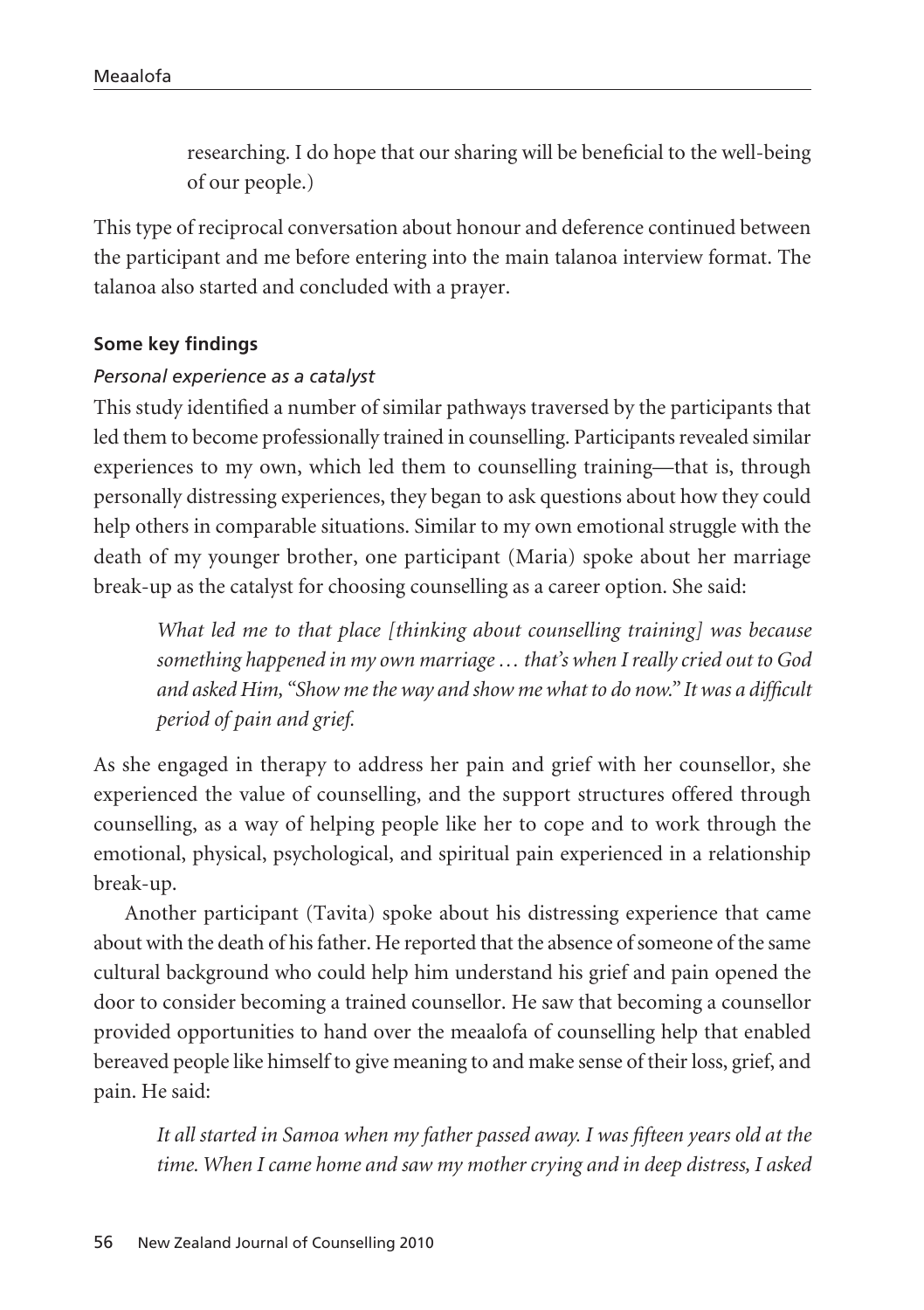*her what had happened. In that time of emotional chaos, there was a lot of misunderstanding and not being clear about what was going on. It was then that I wished someone could interpret or translate for me what was going on with my family. My aiga were very confused as they tried to look for ways to make sense of what had happened to my dad. It was then that I started thinking about becoming a minister or pastor. I later trained at Knox College and also took further training as a hospital chaplain. As a chaplain [counsellor], I was available to listen to people's struggles and help them when they were faced with emotional distress through bereavement.*

## *Fulfilling a call*

Another key theme from the talanoa interviews highlighted meaalofa as an important "calling" that participant counsellors were in the process of fulfilling through their clinical practices. This was particularly evident when they spoke about their desire to help people (especially Samoans and Pasifika) through similar distressing situations. One of the participants (Maria) emphasised that an important part of fulfilling the calling came with the responsibility to attain an adequate level of skill to support the meaalofa in her work. She said:

*I firmly believe that counselling is a calling, not a coincidence. That's why I'm still pursuing this counselling work by going back to do studies. We have to come to that calling. It has to be in you. It is part of you. I believe this calling was there right along, but it surfaced when I went through this traumatic marital experience.*

Another participant (Elisapeta) was convinced she was fulfilling her calling as a counsellor. She pointed out a life-changing aspect of the meaalofa calling that she experienced regularly in her clinical role, but which was particularly evident in her work with Samoan and Pasifika clients who came to her for help and support. She said:

*I am in this role to fulfil a call, which is why I think I have changed. My life experiences have been helpful to where I am today and it gives me understanding that helps me help other people. I have changed as a person. I am a lot more humble, patient, and loving to people. That's why I feel it's a calling because I never ever felt this way about people before. I go beyond just the role of counselling and social work. The work that I do with people is out of alofa.*

Tavita also supported the views of counselling as a calling, as expressed by the other two participants, adding that counselling was more adequately interpreted in the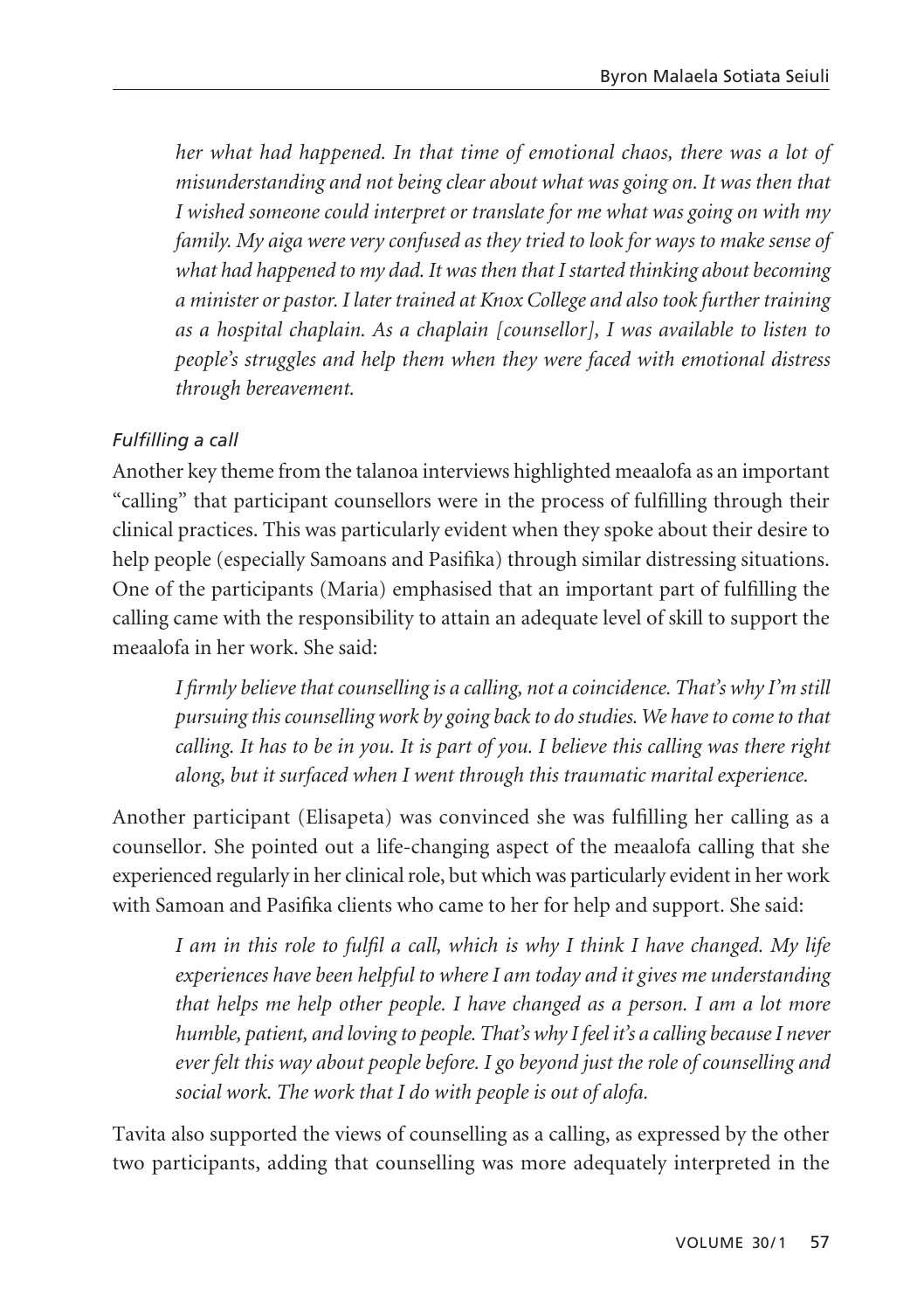realm of a "professional calling." He reasoned that a calling in Samoan culture is traditionally understood as a spiritual role. He said:

It's a calling for me. From a Samoan perspective, it is a professional calling. It *is important to understand that in Samoan culture, a calling is mainly perceived in the form of being a minister or pastor. But yes, this counselling role is a professional calling.*

The participants' responses revealed that not only were they encouraged into the counselling arena through personally distressing experiences, but through those, they each discovered a calling arising from a genuine desire to be enabled to pass on the gift of counselling to others who found themselves in similar situations. This is particularly significant when the meaalofa is passed on to clients of Samoan and Pasifika backgrounds.

## *Samoan counsellors*

Another theme that emerged from the talanoa interviews, reflecting an integral part of the meaalofa, had to do with continuity. All the participants responded favourably about advocating for counselling and psychotherapy as a prospective career choice for Samoans and other Pasifika people. Tavita spoke about the importance of passing on the message that a counselling career is both admirable and desirable. He emphasised the need for Samoan counsellors to be available to counsel Samoan people. He added that becoming professionally trained as clinicians is the way forward for Samoans. He further argued that trained Samoan counsellors are particularly useful to Samoan clients, especially if they are able to integrate their Western counselling training together with Samoan cultural knowledge and understandings. He stated:

*I would like to encourage Samoans that it's very, very vital to have Samoan counsellors available to provide counselling help for Samoan clients. For me personally, I would like to pass on to other people, Samoans in particular, who want to move into counselling, that it is a wonderful career. If they can have the training in New Zealand as well as the understanding about the theories and psyche of our Samoan people, especially the older ones, this will be really valuable in the work that they do for our people. They can combine their knowledge of Western counselling methodologies with Samoan cultural understanding to benefit our families and our people here in New Zealand.*

Elisapeta also spoke about the value of Samoan counsellors working with Samoan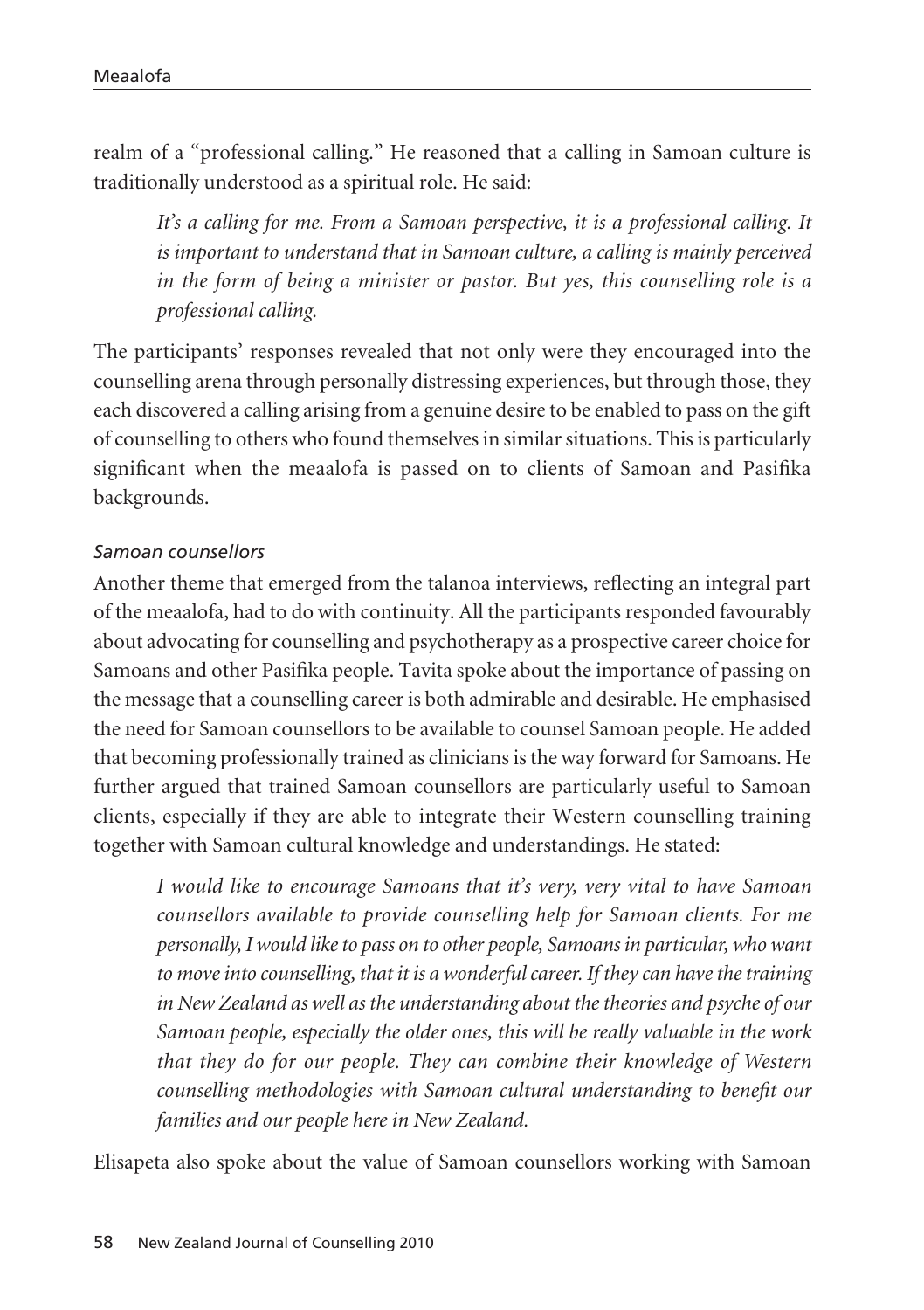clients in their own language, and maintaining cultural protocols and customs as a sign of respect for the whole person. These practices help both client and counsellor achieve a collaborative therapeutic relationship that is conducive to positive outcomes. She said:

*It is very important to have Samoan counsellors counselling Samoan people. In my experience, it helps save time because I know the proper way to approach Samoan clients and ways that will help us get to the bottom of problems they may have presented.* 

From the talanoa interviews, the participants fully endorsed that a counsellor's under standing of Samoan customs, protocols, and language is essential in successful therapeutic outcomes with Samoan clients, particularly elderly Samoans.

## *The value of counselling*

The findings from the research also confirmed that Western counselling approaches have a valuable role in assisting Samoan clients to make helpful changes in their lives. The participants reported that there is, and will be, an ongoing need for therapy in the lives of Samoan people. They reasoned that counselling is becoming more readily acceptable and practised within Samoan communities in New Zealand. Furthermore, the value of professional training gives credibility to counsellors in their role of helping and supporting clients. For example, one participant reported that in her work with Samoan and Pasifika clients who were new to New Zealand, her counselling training provided an opportunity to engage clients in psycho-educational strategies that helped her to inform new immigrants about expected guidelines and regulations within New Zealand society that may be different from those expected in the islands.

## *The role of fautua (advisor)*

The findings also revealed that the traditional role of *fautua* informs most Samoans' understanding of counselling concepts. That is, participants pointed out that from a traditional Samoan worldview, the understanding of counselling, based on the fautua role, is generally about giving advice from a position of wisdom. Advice given is often gathered by the fautua through a lifetime of learning and serving. The fautua role is also associated with providing spiritual and cultural guidance and direction. Therefore, Samoan people may see the fautua role as one reserved for a person with status such as the *faifeau* (minister), *matai* (chief), or *matua* (family elder). These people are respected and honoured within the *aiga* (family) and the community. It is a prestigious and respected status within Samoan society. Because of this cultural understanding,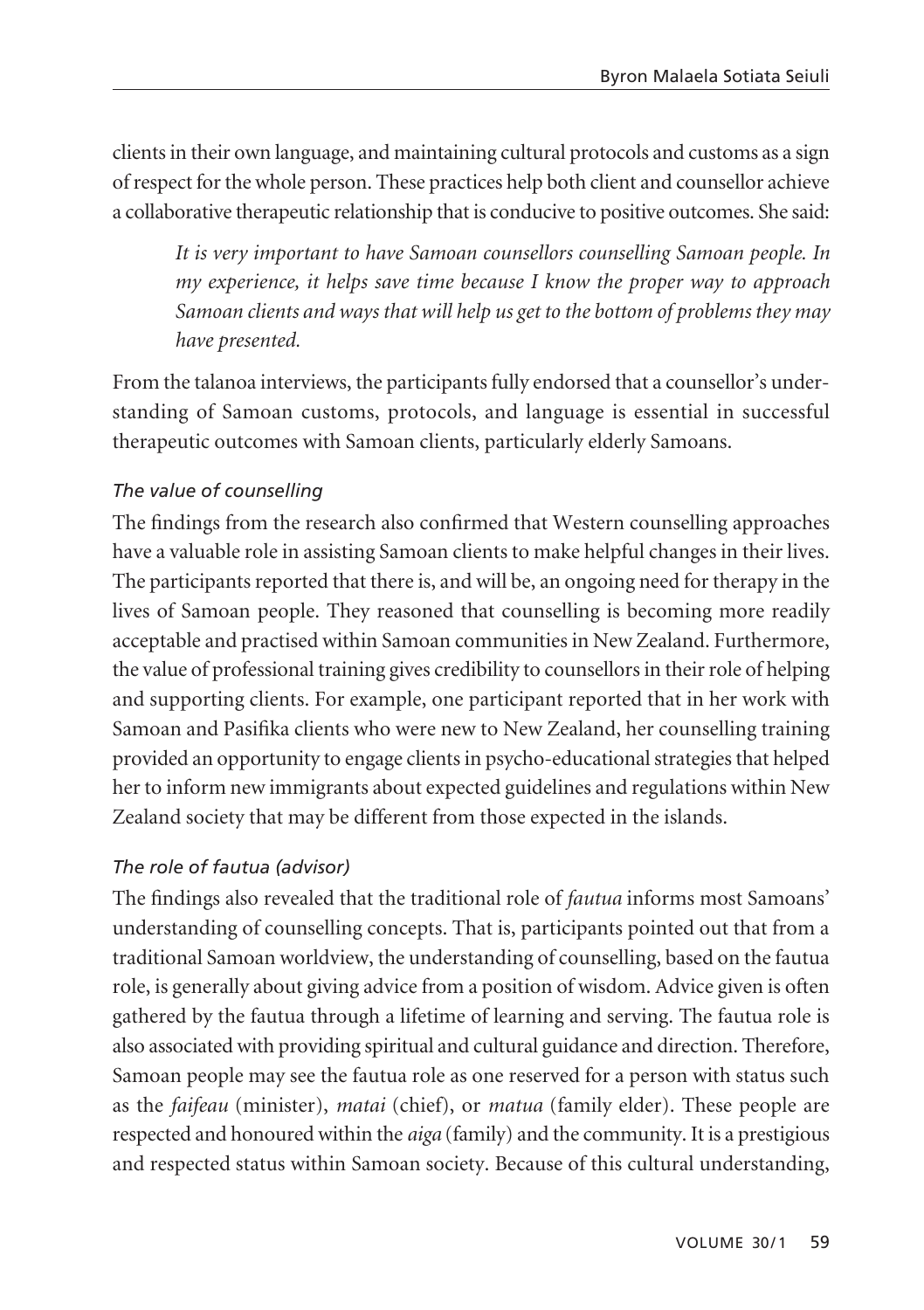Samoan clients, particularly elderly people or those of status in the community, may expect or prefer to engage with an older person as their counsellor, or someone of recognised status within their community. Therefore, having some understanding about the fautua role and how this is traditionally perceived within Samoan society can assist counsellors in working effectively with Samoan clients.

However, personal experiences in counselling New Zealand-born Samoans and Pacific youth, as well as Samoans educated or trained in New Zealand, reveal that they have a broader understanding of counselling perspectives due to their exposure to such roles in schools and tertiary institutions. Counsellors are readily available in most schools and tertiary localities throughout New Zealand. Nevertheless, many of the older Samoans who were educated primarily in Samoa, where no such formal counselling services were available, are unlikely to have been exposed to such a concept. Therefore, the concepts and processes discussed in this article can assist in catering for the specific therapeutic needs of this group.

#### *The importance of cultural protocols*

Samoan customs and cultural protocols as foundational components in forming the therapeutic basis of the counselling work with Samoan clients are vitally important. The participants expressed sadness and disbelief when they discovered through conversations with Samoan clients who were later referred to them, that they were initially sent to agencies where no Samoan or Pacific counsellors were available. These clients reported being labelled and told that they were "uncooperative" or "noncom pliant," particularly when they had felt too uncomfortable to engage, or had asked for a Samoan or Pacific person to work with. To make matters worse, their cultural needs were neglected and ignored, or assumed to be the same as those of Mäori clients. Consequently, these people reported that they just nodded in agreement, or smiled to show the interviewer what was expected, but it was not what the clients were seeking (Tamasese, Peteru, & Waldegrave, 1997). Sadly, too much of this mistreatment still happens in helping agencies today. This study is a response that aims to provide useful information that is both relevant and helpful in assisting Samoan or Pacific people in therapeutic settings.

#### *An integrated approach*

Both the participants and their personal clinical experiences support the idea that an integrated approach to counselling, which weaves Western counselling models and theories with Samoan cultural understandings and protocols, is significant to the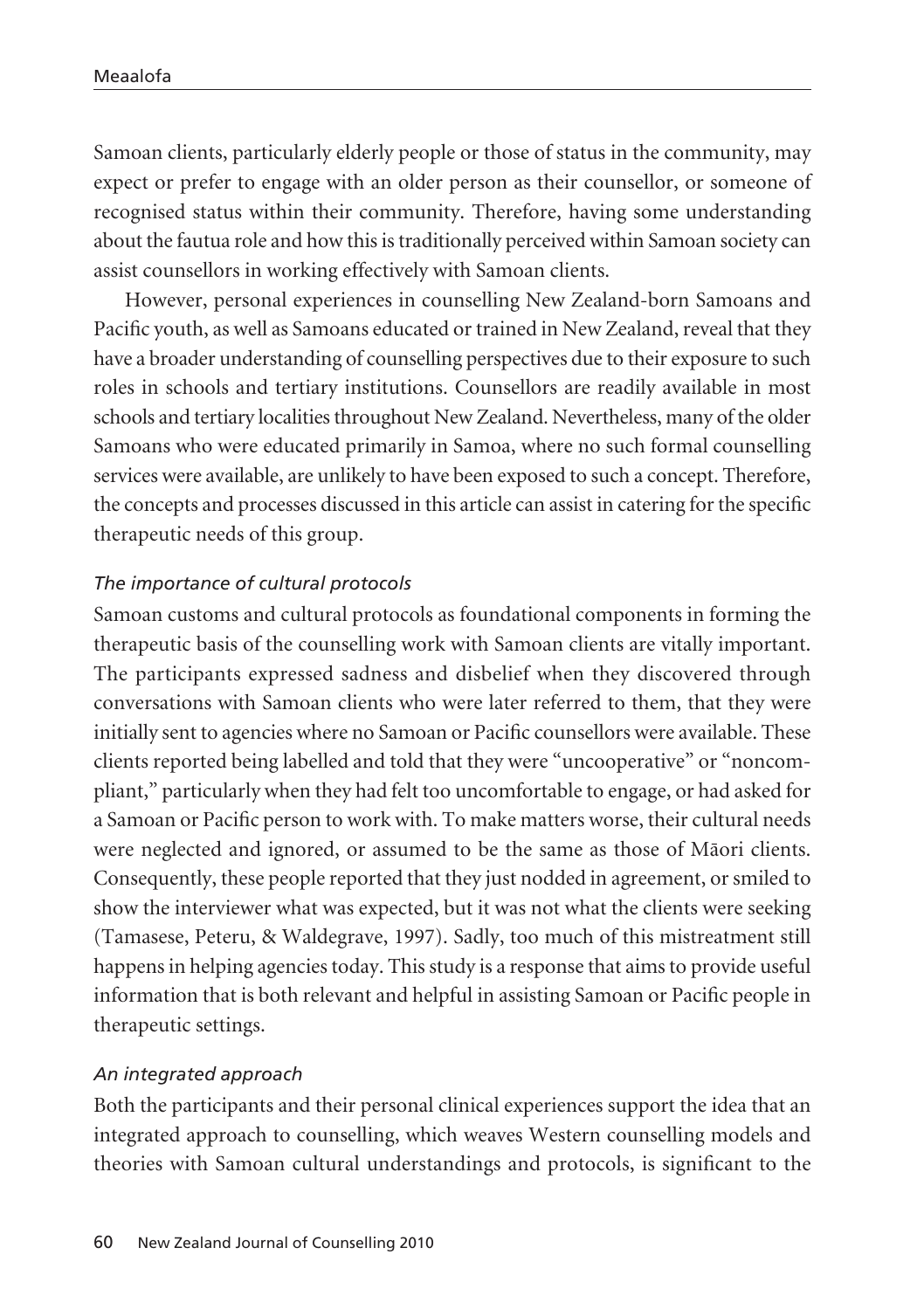success of any therapeutic relationship with Samoan clients. This integrated approach was therefore seen and experienced as the "best practice" approach for working successfully with Samoan individuals, couples, and families. Although the participants used different models learned through their respective training, they all advocated for the value of understanding Samoan culture and speaking the language as important skills for counsellors who are working with Samoan people.

The participants also reported the usefulness of Western counselling models such as cognitive behavioural therapy, existential therapy, a family systems approach, narrative therapy, person-centred therapy, transactional analysis, and spiritual exploration in their work with Samoan clients. When these models are woven together with appropriate Samoan cultural protocols such as *fa'aaloalo* (respect), *alofa* (love), and others, they create a culturally safe and sensitive environment that is conducive to nurturing a therapeutic relationship. The success of this integrated approach was especially evident in the work with older Samoans who had important status in the community. Furthermore, understanding the significance of *ola fa'aleagaga* (spiritu ality) for Samoan and Pasifika people generally meant that prayer was said either at the beginning or at the conclusion of a counselling session. One participant emphasised the importance of prayer by stating: "This is fa'aSamoa!"

## **Concluding thoughts**

The research findings discussed in this paper are founded on the premise that Samoan counsellors are involved in an important intercultural practice called meaalofa. As a therapeutic concept, with roots in Samoan and Pasifika ancestry, meaalofa is essential to understanding and relating to Samoan people, especially as it encompasses the totality of the Samoan person. Meaalofa provides a unique framework for the holistic counselling that supports the physical, spiritual, social, emotional, psychological, and cultural healing of the Samoan person as a whole.

Meaalofa as a concept is vital in understanding Samoan culture and its role in the counselling context. It is the gift that connects counsellors with their clients. This featured strongly in the role of fautua and the practices of fa'aSamoa as discussed in this article. In the context of the Samoan self, meaalofa is the intergenerational and relational aspect of fa'aSamoa that connects Samoans to the *aiga*, *nu'u* (village) and *atunu'u* (country). Therefore, meaalofa is the best of what fa'aSamoa has to offer, particularly when a Samoan counsellor supports a Samoan client through the counselling process. Strong support was voiced by the participants for the importance of having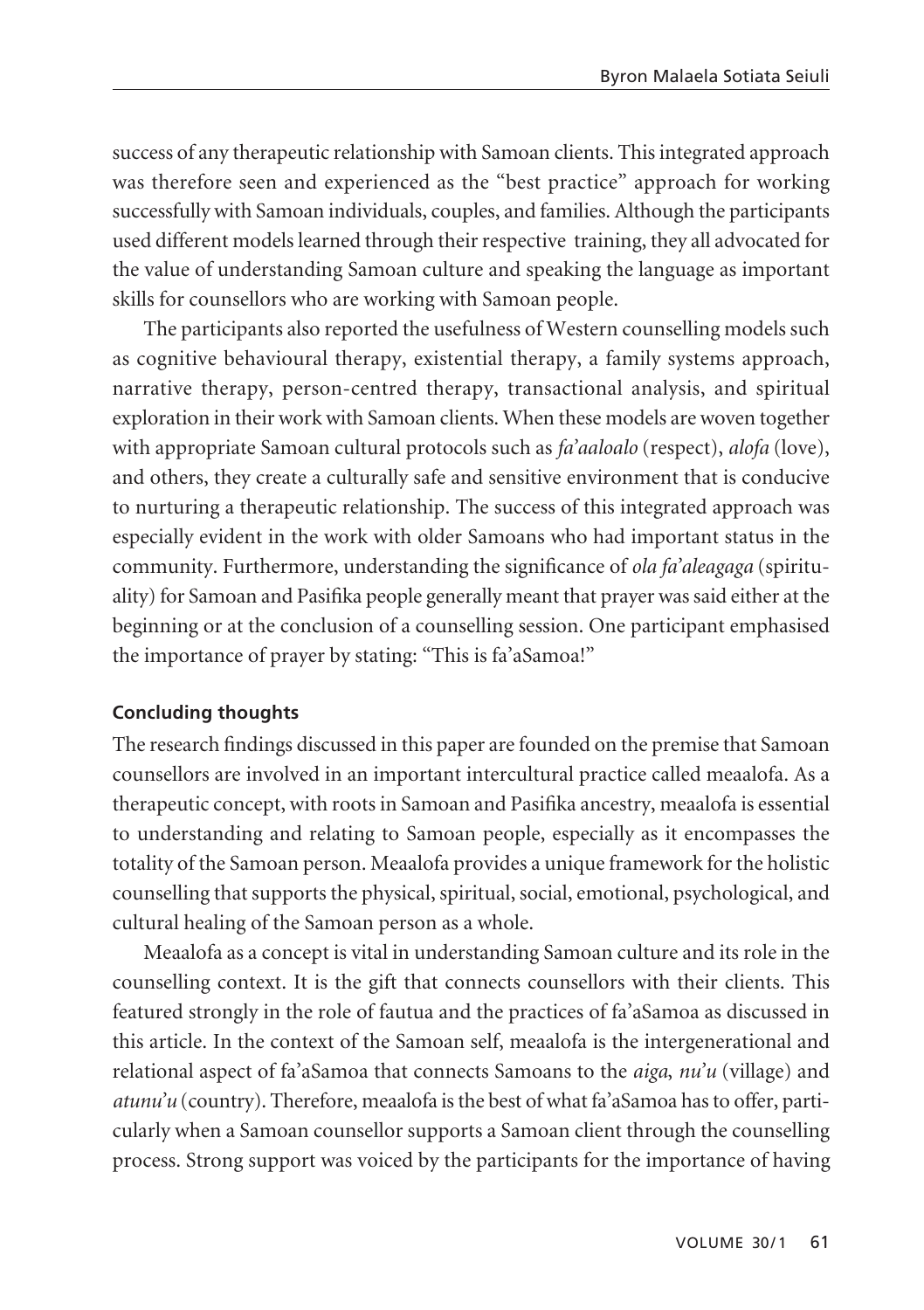appropriately trained Samoan counsellors available to counsel Samoan individuals, couples, and families. Having this in place would go a long way toward avoiding misunderstandings and the misguided treatment of Samoan people by social and mental health workers in the future.

Finally, meaalofa is a unique way of locating and making meaning of Samoan counselling practices in our professional and personal lives as Samoan counsellors in the New Zealand context. Meaalofa is a useful and relevant Samoan and Pasifika concept that enables us to continue the journey of honouring the legacy handed down by our ancestors. As counsellors, we have a passion and a calling to continue to hand on the meaalofa in our clinical work with clients, especially those who are members of the Samoan and wider Pasifika communities. *Soifua ma ia manuia.*

#### Notes

1 I want to acknowledge the invaluable contribution of the three counsellors who participated in this research. Also, I am indebted to the support of Dr Kathie Crocket and Mr Timote Vaioleti who were my research supervisors. *Fa'afetai tele lava*.

#### References

- Anae, M. (1995). *Papalagi redefined: Towards a New Zealand born identity.* Paper presented at Ethnicity and Multiethnicity Conference, May 10–13, Brigham Young University, Hawaii.
- Anae, M. (1999, July). *Born in New Zealand*. Unpublished Keynote Address to the Pacific Vision International Conference, Auckland, New Zealand.
- Halapua, S. (2000, December 1). *Talanoa statement on national unity.* Unpublished Keynote Address to the National Unity Conference, Sigatoka, Fiji.
- Mulitalo-Lautä, P. T. M. T. (2000). *Fa'aSamoa and social work within the New Zealand context.* Palmerston North: Dunmore Press.
- Rogers, C. (1961). *On becoming a person: A therapist's view of psychotherapy*. London: Constable.
- Seiuli, B. (2004). *Meaalofa: A gift handed over*. *Making visible and accessible Samoan counselling in New Zealand.* Unpublished master's thesis, University of Waikato, Hamilton, New Zealand.
- Shaffer, J. B. P. (1978). *Humanistic psychology*. Upper Saddle River, NJ: Prentice-Hall.
- Sio, S. W. (2006). *A personal summary of Samoa's gifting systems.* Unpublished paper. Retrieved April 10, 2010, from http://media.apn.co.nz/webcontent/document/pdf/samoan\_gifting.pdf
- Tamasese, K., Peteru, C., & Waldegrave, C. (1997). *Ole taeao afua: The new morning: A qualitative investigation into Samoan perspectives on mental health and culturally appropriate services.* Wellington: The Family Centre, Lower Hutt.